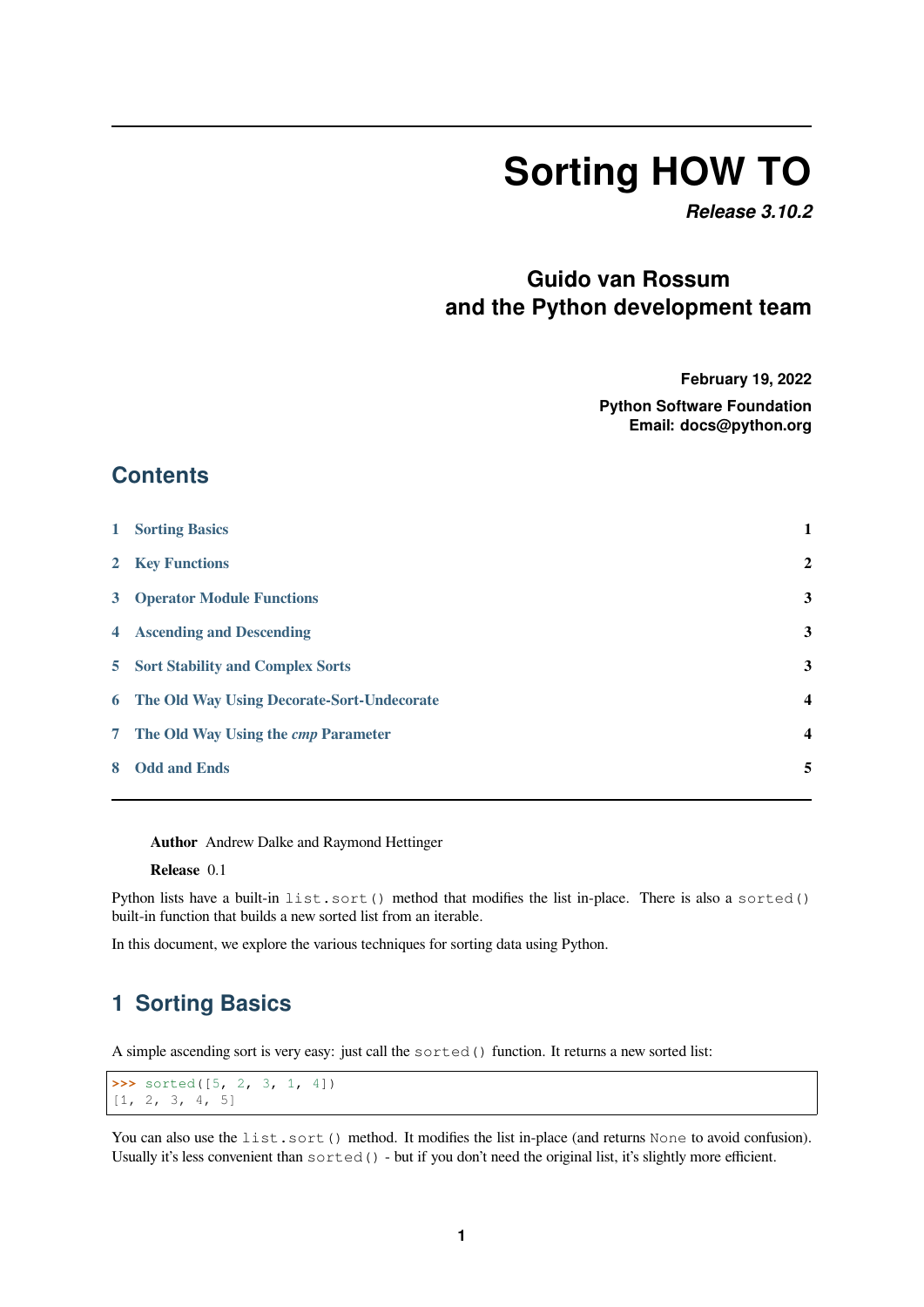$\Rightarrow$  a = [5, 2, 3, 1, 4] **>>>** a.sort() **>>>** a  $[1, 2, 3, 4, 5]$ 

Another difference is that the list.sort() method is only defined for lists. In contrast, the sorted() function accepts any iterable.

```
>>> sorted({1: 'D', 2: 'B', 3: 'B', 4: 'E', 5: 'A'})
[1, 2, 3, 4, 5]
```
#### <span id="page-1-0"></span>**2 Key Functions**

Both list.sort() and sorted() have a *key* parameter to specify a function (or other callable) to be called on each list element prior to making comparisons.

For example, here's a case-insensitive string comparison:

```
>>> sorted("This is a test string from Andrew".split(), key=str.lower)
['a', 'Andrew', 'from', 'is', 'string', 'test', 'This']
```
The value of the *key* parameter should be a function (or other callable) that takes a single argument and returns a key to use for sorting purposes. This technique is fast because the key function is called exactly once for each input record.

A common pattern is to sort complex objects using some of the object's indices as keys. For example:

```
>>> student_tuples = [
... ('john', 'A', 15),
... ('jane', 'B', 12),
... ('dave', 'B', 10),
... ]
>>> sorted(student_tuples, key=lambda student: student[2]) # sort by age
[('dave', 'B', 10), ('jane', 'B', 12), ('john', 'A', 15)]
```
The same technique works for objects with named attributes. For example:

```
>>> class Student:
... def __init__(self, name, grade, age):
... self.name = name
... self.grade = grade
... self.age = age
... def __repr__(self):
... return repr((self.name, self.grade, self.age))
>>> student_objects = [
... Student('john', 'A', 15),
... Student ('jane', 'B', 12),
... Student('dave', 'B', 10),
... ]
>>> sorted(student_objects, key=lambda student: student.age) # sort by age
[('dave', 'B', 10), ('jane', 'B', 12), ('john', 'A', 15)]
```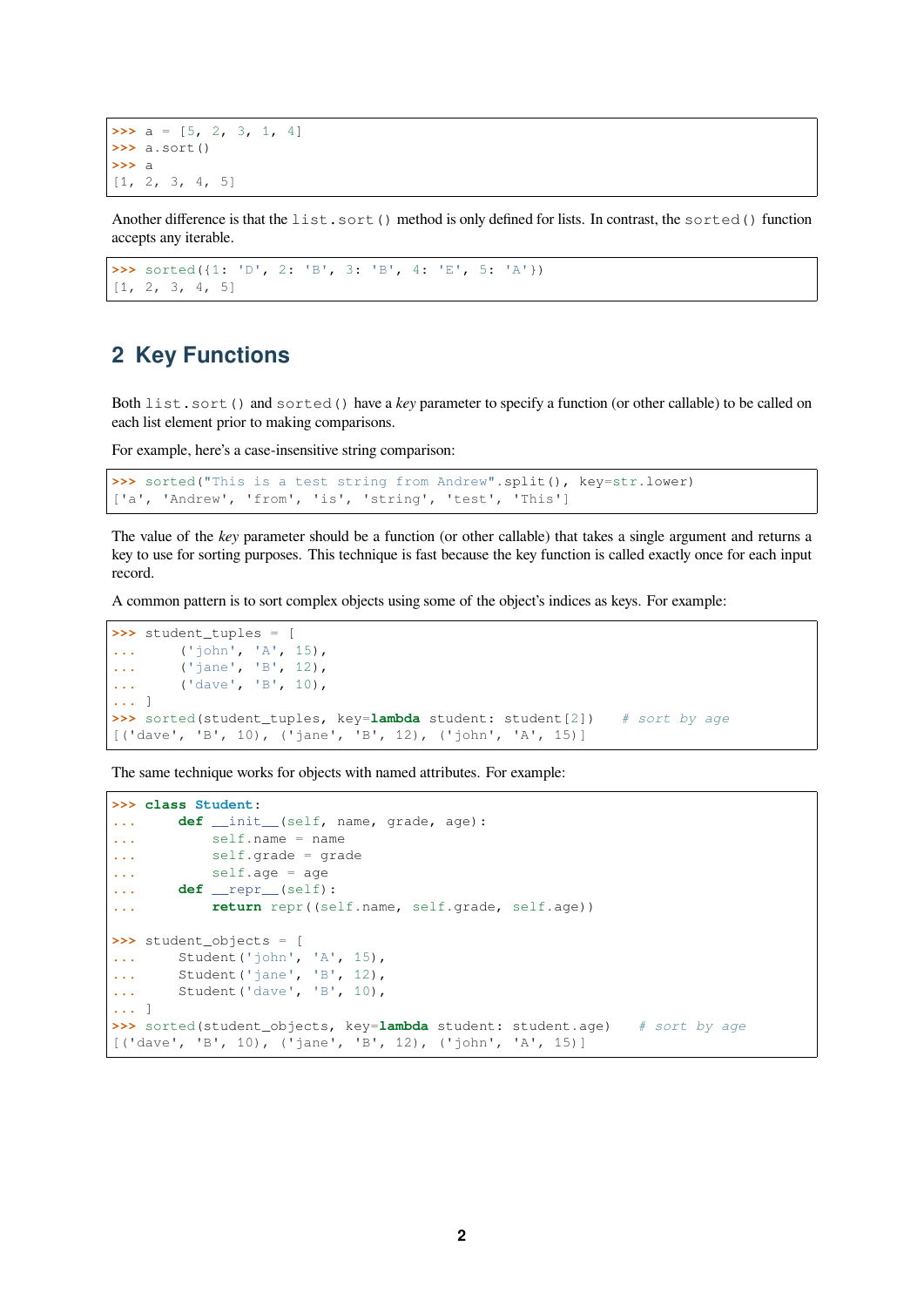### **3 Operator Module Functions**

<span id="page-2-0"></span>The key-function patterns shown above are very common, so Python provides convenience functions to make accessor functions easier and faster. The operator module has itemgetter(), attrgetter(), and a methodcaller() function.

Using those functions, the above examples become simpler and faster:

```
>>> from operator import itemgetter, attrgetter
>>> sorted(student_tuples, key=itemgetter(2))
[('dave', 'B', 10), ('jane', 'B', 12), ('john', 'A', 15)]
>>> sorted(student_objects, key=attrgetter('age'))
[('dave', 'B', 10), ('jane', 'B', 12), ('john', 'A', 15)]
```
The operator module functions allow multiple levels of sorting. For example, to sort by *grade* then by *age*:

```
>>> sorted(student_tuples, key=itemgetter(1,2))
[('john', 'A', 15), ('dave', 'B', 10), ('jane', 'B', 12)]
>>> sorted(student_objects, key=attrgetter('grade', 'age'))
[('john', 'A', 15), ('dave', 'B', 10), ('jane', 'B', 12)]
```
#### **4 Ascending and Descending**

<span id="page-2-1"></span>Both list.sort() and sorted() accept a *reverse* parameter with a boolean value. This is used to flag descending sorts. For example, to get the student data in reverse *age* order:

```
>>> sorted(student_tuples, key=itemgetter(2), reverse=True)
[('john', 'A', 15), ('jane', 'B', 12), ('dave', 'B', 10)]
>>> sorted(student_objects, key=attrgetter('age'), reverse=True)
[('john', 'A', 15), ('jane', 'B', 12), ('dave', 'B', 10)]
```
#### **5 Sort Stability and Complex Sorts**

<span id="page-2-2"></span>Sorts are guaranteed to be stable. That means that when multiple records have the same key, their original order is preserved.

```
>>> data = [('red', 1), ('blue', 1), ('red', 2), ('blue', 2)]
>>> sorted(data, key=itemgetter(0))
[('blue', 1), ('blue', 2), ('red', 1), ('red', 2)]
```
Notice how the two records for *blue* retain their original order so that ('blue', 1) is guaranteed to precede ('blue', 2).

This wonderful property lets you build complex sorts in a series of sorting steps. For example, to sort the student data by descending *grade* and then ascending *age*, do the *age* sort first and then sort again using *grade*:

```
>>> s = sorted(student_objects, key=attrgetter('age')) # sort on secondary key
>>> sorted(s, key=attrgetter('grade'), reverse=True) # now sort on primary␣
,→key, descending
[('dave', 'B', 10), ('jane', 'B', 12), ('john', 'A', 15)]
```
This can be abstracted out into a wrapper function that can take a list and tuples of field and order to sort them on multiple passes.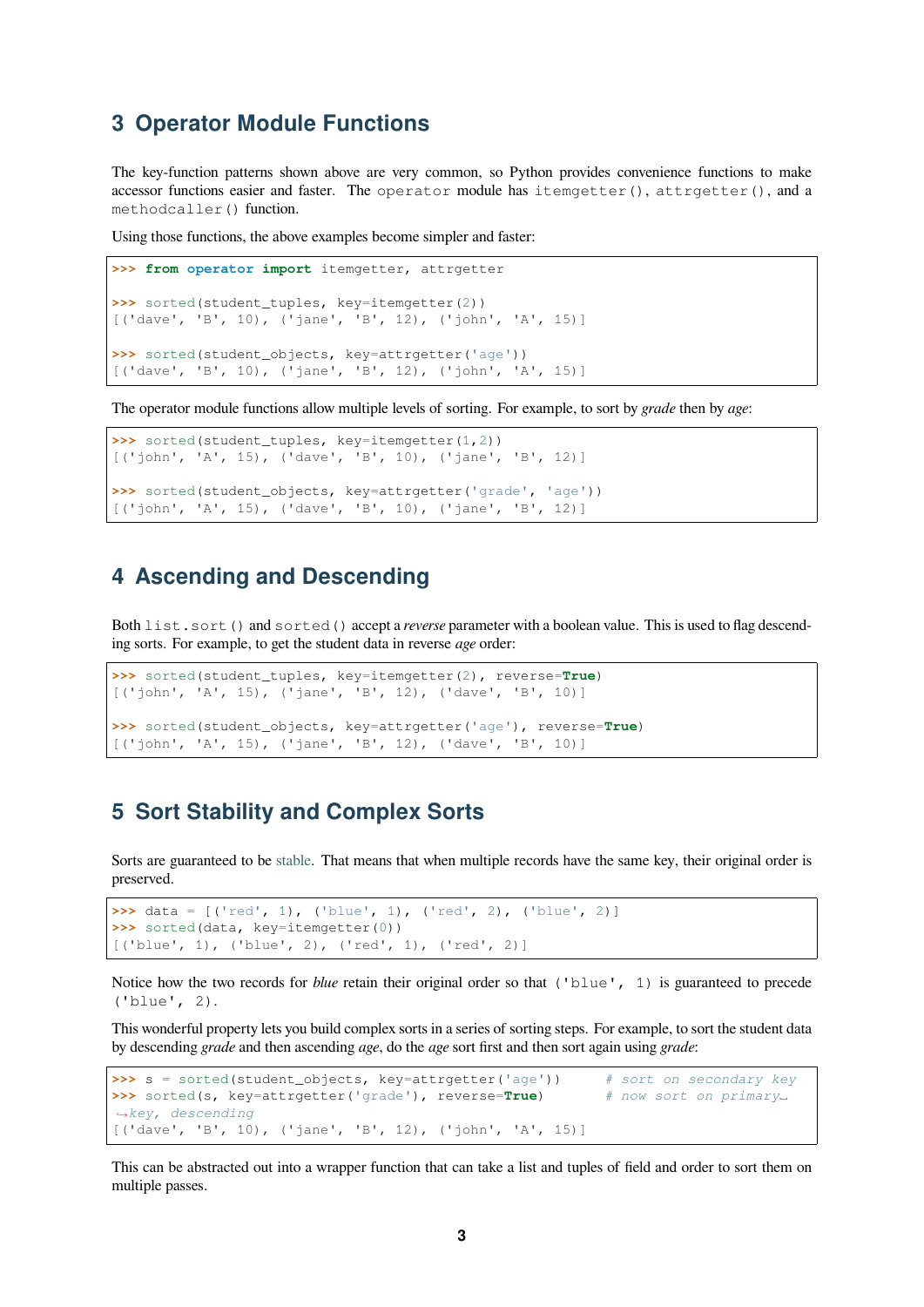```
>>> def multisort(xs, specs):
... for key, reverse in reversed(specs):
... xs.sort(key=attrgetter(key), reverse=reverse)
... return xs
>>> multisort(list(student_objects), (('grade', True), ('age', False)))
[('dave', 'B', 10), ('jane', 'B', 12), ('john', 'A', 15)]
```
The Timsort algorithm used in Python does multiple sorts efficiently because it can take advantage of any ordering already present in a dataset.

## **6 [The O](https://en.wikipedia.org/wiki/Timsort)ld Way Using Decorate-Sort-Undecorate**

<span id="page-3-0"></span>This idiom is called Decorate-Sort-Undecorate after its three steps:

- First, the initial list is decorated with new values that control the sort order.
- Second, the decorated list is sorted.
- Finally, the decorations are removed, creating a list that contains only the initial values in the new order.

For example, to sort the student data by *grade* using the DSU approach:

```
>>> decorated = [(student.grade, i, student) for i, student in enumerate(student_
,→objects)]
>>> decorated.sort()
>>> [student for grade, i, student in decorated] # undecorate
[('john', 'A', 15), ('jane', 'B', 12), ('dave', 'B', 10)]
```
This idiom works because tuples are compared lexicographically; the first items are compared; if they are the same then the second items are compared, and so on.

It is not strictly necessary in all cases to include the index *i* in the decorated list, but including it gives two benefits:

- The sort is stable if two items have the same key, their order will be preserved in the sorted list.
- The original items do not have to be comparable because the ordering of the decorated tuples will be determined by at most the first two items. So for example the original list could contain complex numbers which cannot be sorted directly.

Another name for this idiom is Schwartzian transform, after Randal L. Schwartz, who popularized it among Perl programmers.

Now that Python sorting provides key-functions, this technique is not often needed.

#### **7 The Old Way Using the** *cmp* **Parameter**

Many constructs given in this HOWTO assume Python 2.4 or later. Before that, there was no sorted() builtin and list.sort() took no keyword arguments. Instead, all of the Py2.x versions supported a *cmp* parameter to handle user specified comparison functions.

In Py3.0, the *cmp* parameter was removed entirely (as part of a larger effort to simplify and unify the language, eliminating the conflict between rich comparisons and the  $\text{\_}emp$  () magic method).

In Py2.x, sort allowed an optional function which can be called for doing the comparisons. That function should take two arguments to be compared and then return a negative value for less-than, return zero if they are equal, or return a positive value for greater-than. For example, we can do: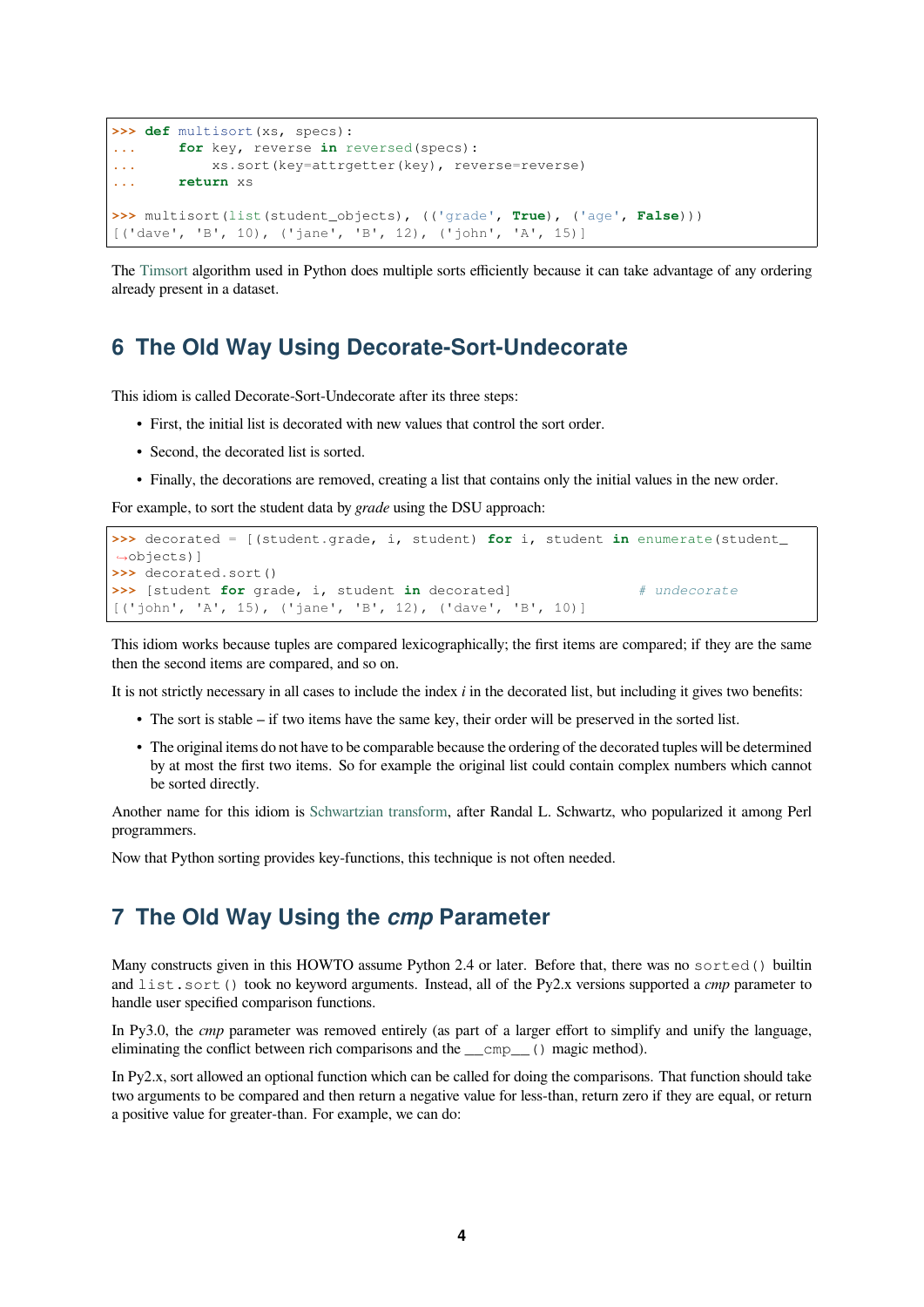```
>>> def numeric_compare(x, y):
... return x - y
>>> sorted([5, 2, 4, 1, 3], cmp=numeric_compare)
[1, 2, 3, 4, 5]
```
Or you can reverse the order of comparison with:

```
>>> def reverse_numeric(x, y):
... return y - x
>>> sorted([5, 2, 4, 1, 3], cmp=reverse_numeric)
[5, 4, 3, 2, 1]
```
When porting code from Python 2.x to 3.x, the situation can arise when you have the user supplying a comparison function and you need to convert that to a key function. The following wrapper makes that easy to do:

```
def cmp_to_key(mycmp):
    'Convert a cmp= function into a key= function'
    class K:
        def __init__(self, obj, *args):
            self.obj = obj
        def __lt__(self, other):
           return mycmp(self.obj, other.obj) < 0
        def __gt__(self, other):
           return mycmp(self.obj, other.obj) > 0
        def __eq__(self, other):
           return mycmp(self.obj, other.obj) == 0
        def __le__(self, other):
           return mycmp(self.obj, other.obj) \leq 0def __ge__(self, other):
           return mycmp(self.obj, other.obj) >= 0
        def __ne__(self, other):
            return mycmp(self.obj, other.obj) != 0
    return K
```
To convert to a key function, just wrap the old comparison function:

**>>>** sorted([5, 2, 4, 1, 3], key=cmp\_to\_key(reverse\_numeric)) [5, 4, 3, 2, 1]

In Python 3.2, the functools.cmp\_to\_key() function was added to the functools module in the standard library.

#### <span id="page-4-0"></span>**8 Odd and Ends**

- For locale aware sorting, use locale.strxfrm() for a key function or locale.strcoll() for a comparison function.
- The *reverse* parameter still maintains sort stability (so that records with equal keys retain the original order). Interestingly, that effect can be simulated without the parameter by using the builtin reversed() function twice:

```
>>> data = [('red', 1), ('blue', 1), ('red', 2), ('blue', 2)]
>>> standard_way = sorted(data, key=itemgetter(0), reverse=True)
>>> double_reversed = list(reversed(sorted(reversed(data), key=itemgetter(0))))
>>> assert standard_way == double_reversed
>>> standard_way
[('red', 1), ('red', 2), ('blue', 1), ('blue', 2)]
```
• The sort routines are guaranteed to use  $\pm \pm \pm ($ ) when making comparisons between two objects. So, it is easy to add a standard sort order to a class by defining an  $_l$   $_l$ t  $_l$  () method: